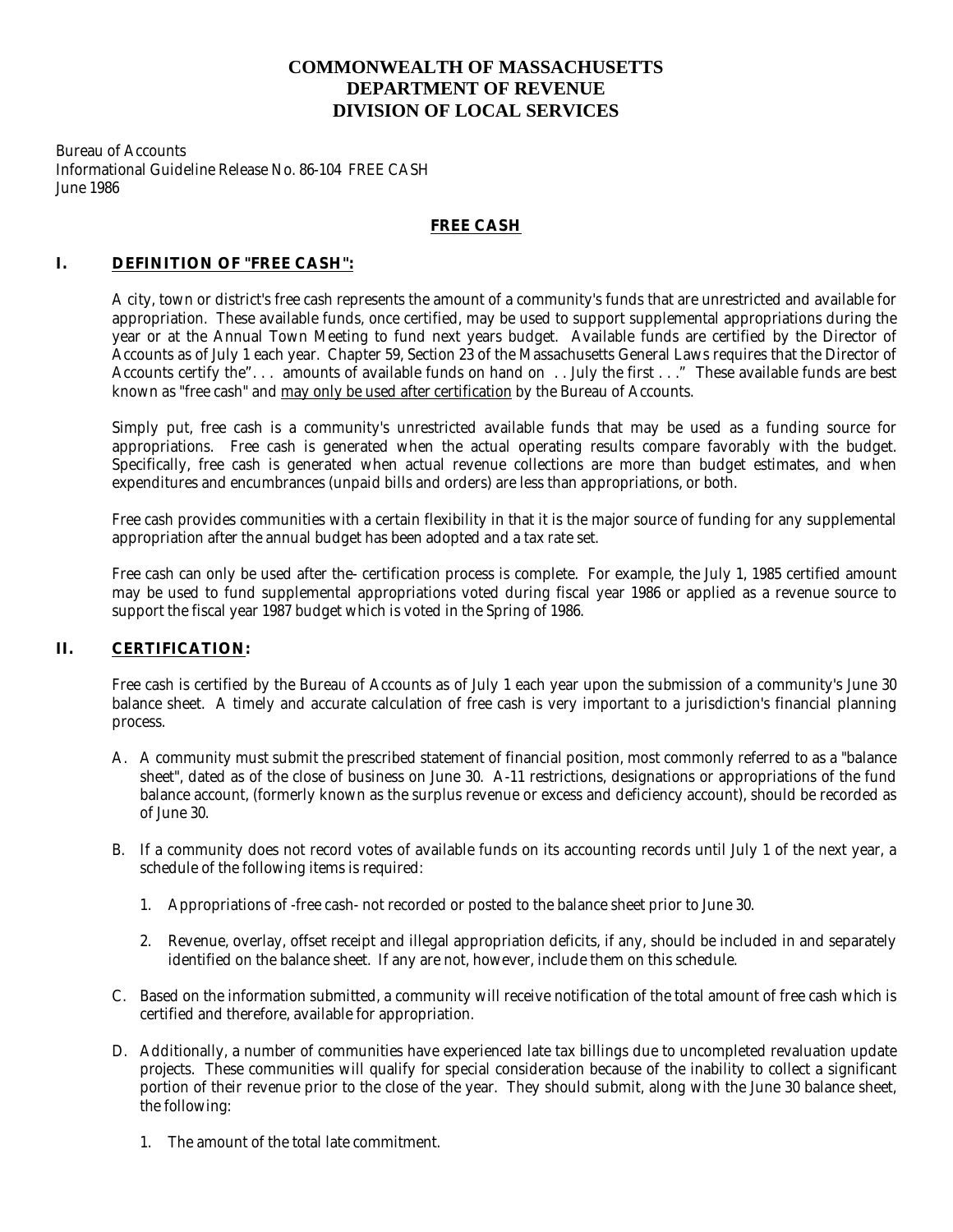- 2. The date of the mailing of the tax bills.
- 3. The daily collections of the late commitment for the first sixty (60) days after the mailing.
- 4. If the receipts of any of the sixty (60) days itemized in 3 above were recorded prior to the balance sheet cut-off, please identify them on the schedule.

## **III. CALCULATION OF FREE CASH:**

The calculation of free cash considers:

- a community's undesignated fund balance, (commonly referred to as E & D or surplus revenue.)
- less uncollected property taxes
	- overdrawn accounts
	- certain deficits

The calculation considers these factors to compensate for Massachusetts budgetary practices in that:

- Property Taxes are recognized as revenue in the year of the levy, regardless of when they are actually collected.
- Overdrawn accounts and deficits are provided for in the subsequent years budget although already expended.

### **IV. ADJUSTED FREE CASH:**

In addition to the annual July 1 certification, communities are allowed to have their free cash updated one time during any year to provide additional available funds to support appropriations. This adjusted free cash is the balance of any unappropriated free cash together with the total of the current year collections for prior real and personal property taxes, receipts from tax title redemptions, and the proceeds from the sale of tax possessions. Once again, as is the case with certification of free cash, any adjustment to free cash must be, approved by the Bureau of Accounts prior to its use.

Communities are allowed to have their free cash updated once during a year to provide additional available funds to support appropriations.

#### A. Use:

Adjusted free cash may also be used to support appropriations This use, however, is subject to these three very important restrictions:

- 1. The timing of additional collections for updates of free cash is restricted to July 1 through March 31. The amount of current year collections from prior rd-al and personal property taxes, the proceeds from the sale of tax title possessions and, the receipts from tax title redemptions may not include collections after March 31.
- 2. The adjusted free cash must include only certified free cash and subsequent collections that have not been previously appropriated.
- 3. The subsequent collections may be used only with the approval, in advance of their use, of the Director of Accounts.
- B. Authorization:

The authorization to use adjusted free cash during a fiscal year is predicated on a city, town or district providing reasonable assurance that such authorization will not result in a deficit "free cash" position at year-end This is very important to a community's overall financial health as a year-end free cash deficit is a strong indicator of an unhealthy financial condition.

Communities that request an update of free cash will be required to submit a projected year-end balance sheet, and this along with historical collection information and cash flows will be taken into consideration in evaluating the request.

#### **C. Prior Approval Required:**